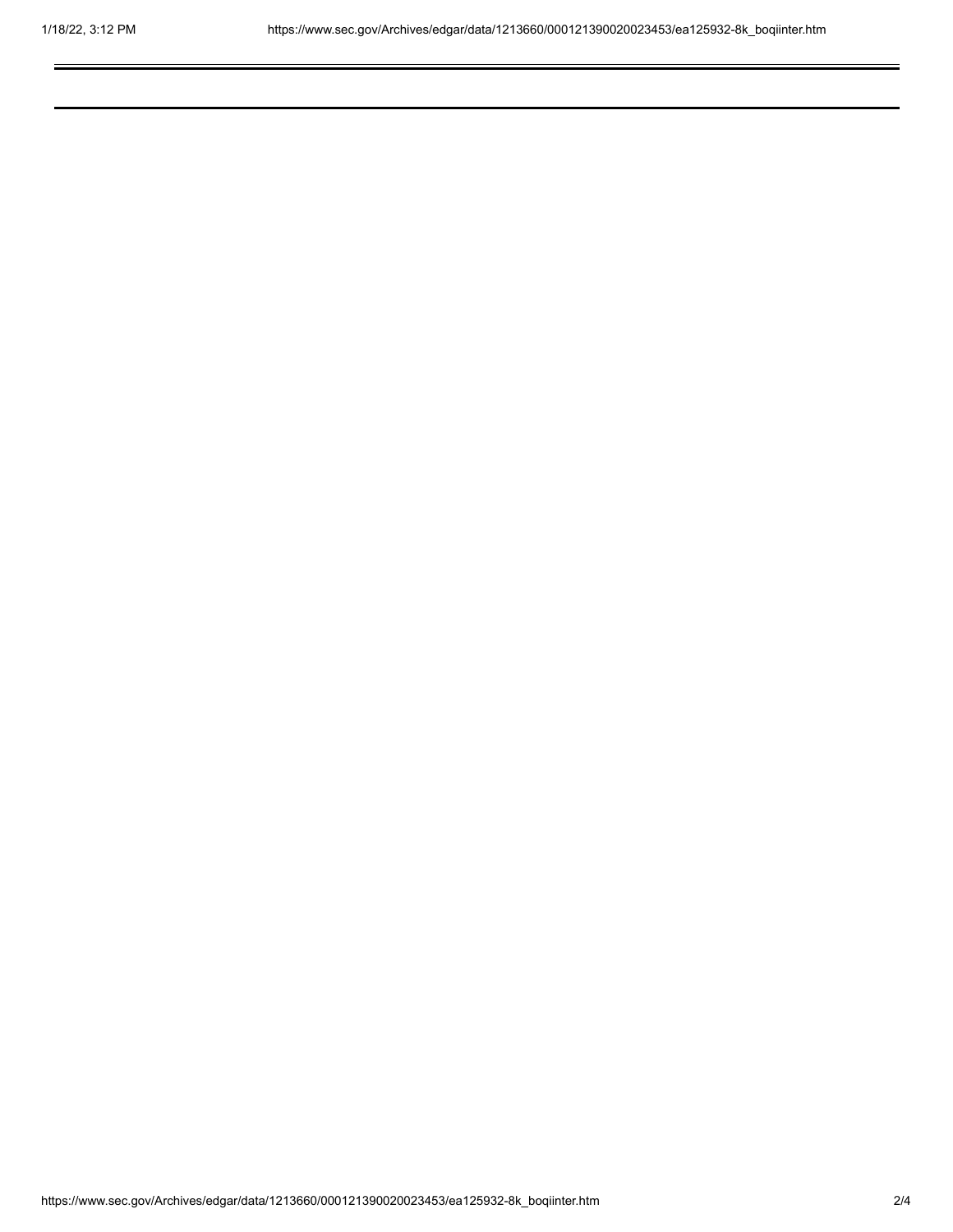#### Item 3.01. Notice of Delisting or Failure to Satisfy a Continued Listing Rule or Standard; Transfer of Listing.

On August 21, 2020, BOQI International Medical Inc. (the "Company") received a notification letter from The Nasdaq Stock Market LLC ("Nasdaq") stating that, because the Company has not yet filed its Quarterly Report on Form 10-Q for the period ended June 30, 2020 (the "Form 10-Q"), the Company is no longer in compliance with Nasdaq Listing Rule 5250(c)(1). Nasdaq Listing Rule 5250(c) (1) requires listed companies to timely file all required periodic financial reports with the Securities and Exchange Commission.

Nasdaq's notification letter states that the Company has 60 calendar days to submit to Nasdaq a plan to regain compliance with the Nasdaq Listing Rules. If Nasdaq accepts the Company's plan, then Nasdaq may grant the Company up to 180 days from the prescribed due date for filing the Form 10-Q to regain compliance. If Nasdaq does not accept the Company's plan, then the Company will have the opportunity to appeal that decision to a Nasdaq hearings panel.

On August 24, 2020, the Company issued a press release announcing its receipt of Nasdaq's notification letter. A copy of the press release is attached as Exhibit 99.1 to this current report on Form 8-K and is incorporated by reference herein.

The information under this Item 3.01, including Exhibit 99.1, is deemed "furnished" and not "filed" under Section 18 of the Securities Exchange Act of 1934, as amended (the "Exchange Act"), or otherwise subject to the liability of that section, and shall not be incorporated by reference into any registration statement or other document filed under the Securities Act of 1933, as amended, or the Exchange Act, except as shall be expressly set forth by specific reference in such filing.

#### **Item 9.01. Financial Statements and Exhibits**

(d) Exhibits

| <b>Exhibit</b> | <b>Description</b>                         |
|----------------|--------------------------------------------|
| 99.1           | <b>Press Release dated August 24, 2020</b> |

1